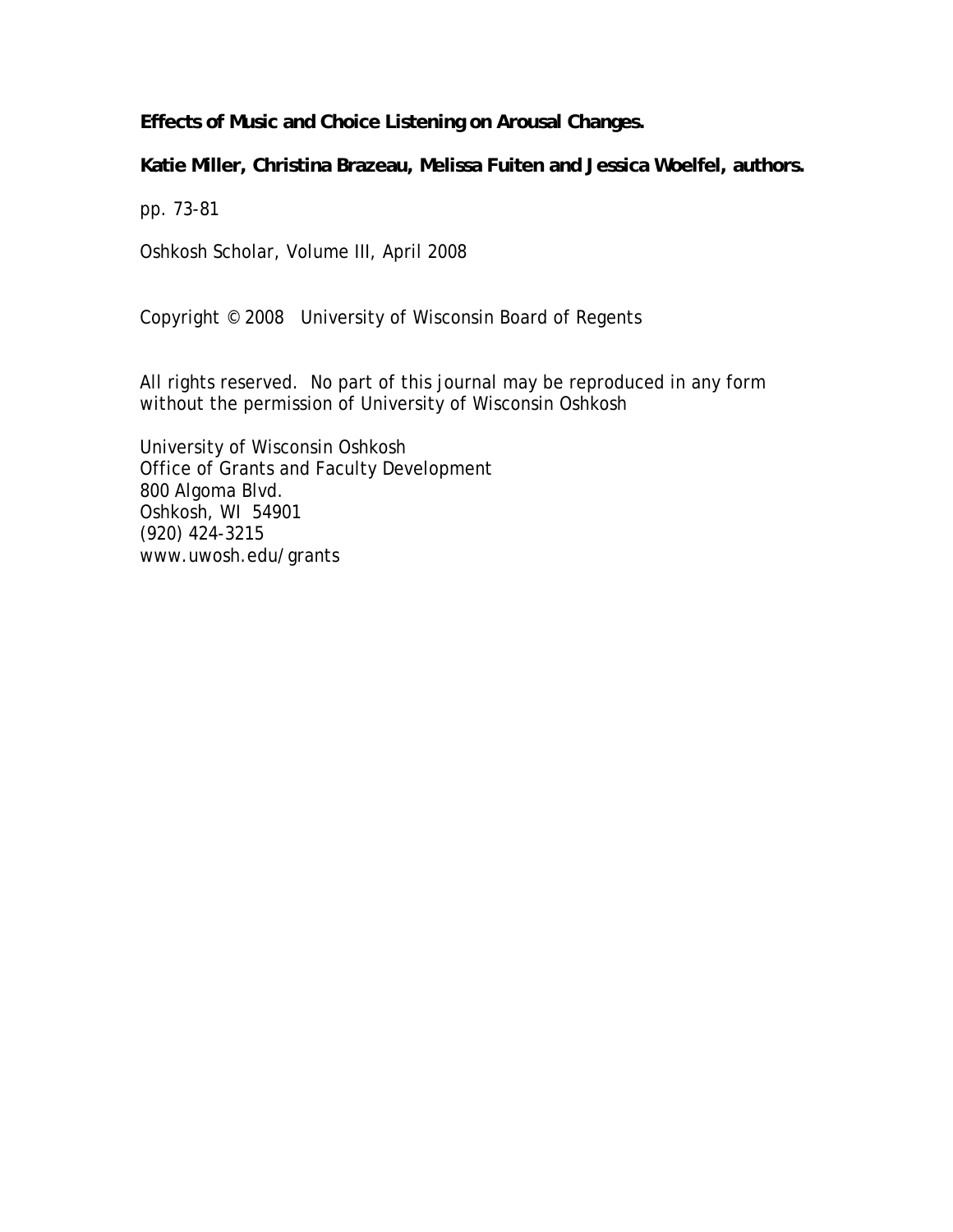# **Effects of Music and Choice Listening on Arousal Changes**

**Katie Miller, Christina Brazeau, Melissa Fuiten,** and **Jessica Woelfel**, authors Tammy Kadah-Ammeter, Psychology, faculty adviser

Katie Miller will graduate from UW Oshkosh in May 2009 with a degree in psychology and a minor in neuroscience. Her introduction to research began with an experimental psychology course in spring 2007, and she is now assisting Dr. David Lishner and Dr. Phan Hong of the UW Oshkosh psychology department with their research. Katie is interested in clinical psychology, and she hopes to pursue further study in the field after graduating.

Christina Brazeau is a senior majoring in psychology at UW Oshkosh. Behavioral psychology with an emphasis in child behavior is her field of interest. She is aspiring to work in a clinical setting, counseling adolescents and young adults. When she is not studying, she enjoys spending time with her son and husband, volunteering, watching movies, and playing a variety of sports.

Melissa Fuiten graduated from UW Oshkosh in December 2007 with a bachelor's degree in psychology. She is now pursuing a bachelor's degree in nursing from UW Oshkosh and will graduate from the program in May 2010. Her career goal is to gain employment at Children's Hospital in Milwaukee as a pediatric nurse and child life specialist. She believes that through compassionate caring she can make an immense difference in the lives of children.

Jessica Woelfel will graduate from UW Oshkosh in May 2008 with a Bachelor of Arts degree in psychology. She plans to continue her schooling at Edgewood College in Madison by pursuing a Masters of Science degree in marriage and family therapy.

Tammy Kadah-Ammeter, a UW Fox Valley alumna, received her M.S. in experimental psychology from UW Oshkosh in 2005, followed by appointments at Fox Valley Technical College, UW Oshkosh, and UW Fox Valley. She teaches courses in introductory psychology, life span developmental psychology, experimental psychology, statistical methods in psychology, psychology of adulthood and aging, cognitive psychology, and psychology of human relations. Her background is in experimental and cross-cultural psychology, with a focus on the way we see ourselves in relation to others, or self-construal. Her primary research emphasis examines the potential for priming to affect self-construal scale scores.

#### *Abstract*

This study based its method on Pitzen and Rauscher's 1998 study, testing 60 participants between classical stimulative, sedative, or no music conditions and choice or no choice exposure conditions. We calculated results using two 2 X 3 design (Condition X Music) completely randomized factorial analyses of variance for mean difference of heart-rate (HR) before and after the exposure condition and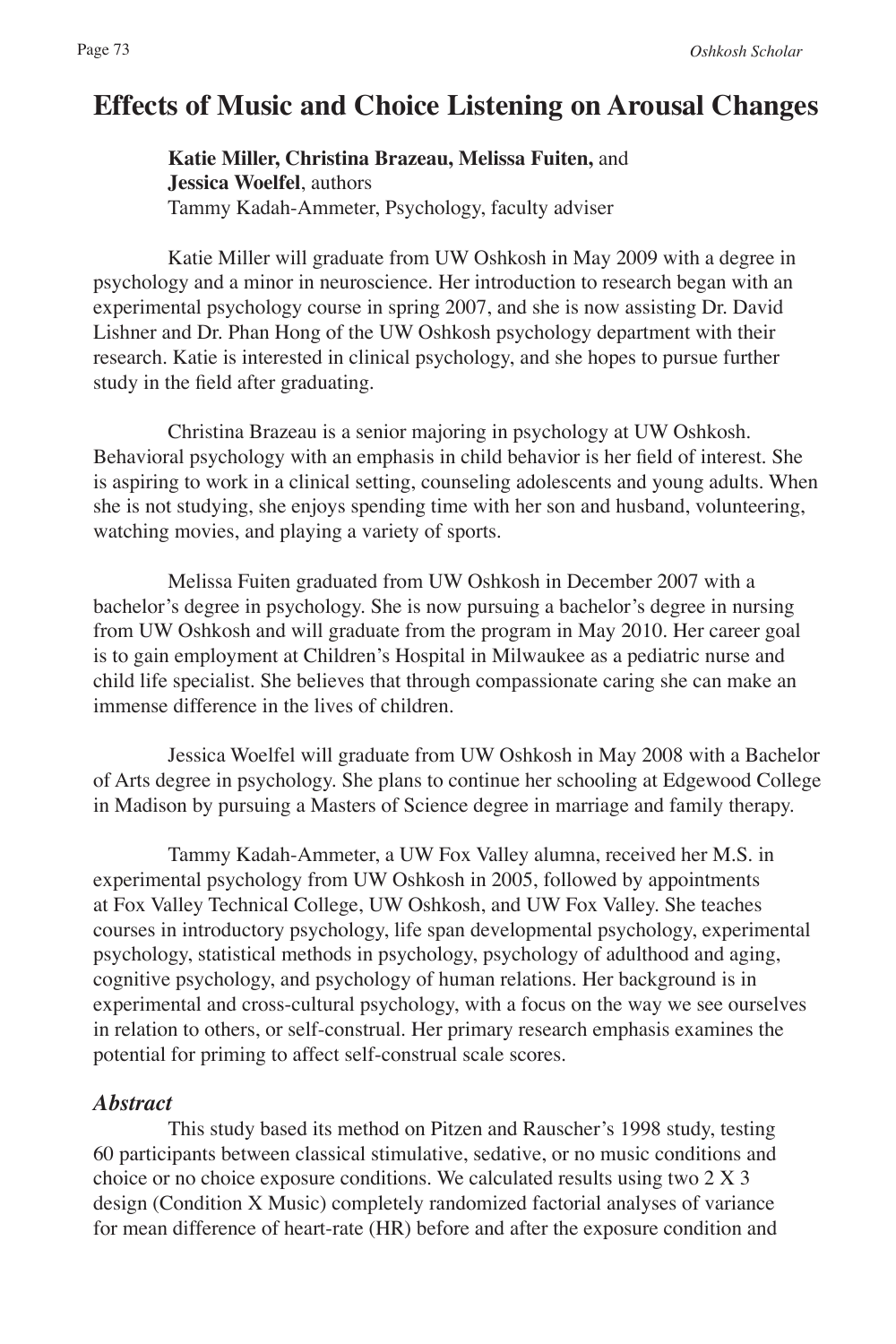for state anxiety, a short-term form of anxiety. Findings indicated that mean HR difference increased in the no choice condition compared to the choice. Participants scored significantly higher state anxiety for choice-stimulative as compared to the no choice-stimulative condition. Additionally, participants in the no choice-no music condition showed significantly higher state anxiety compared to those in the no choice-stimulative condition. For future research, experimenters may include the skin conductive measure galvanic skin response (GSR) as a second dependent variable. Finally, participants could wait 5 to 10 min in order to acclimate to the testing environment.

Numerous studies have looked at physiological arousal, particularly its causes and effects. Some of this research has discovered a link between arousal and memory facilitation. Quas and Lench (2007) found an association in children between higher HR at the time of encoding memory and fewer errors on a memory test. Similarly, Field, Rickard, Toukhsati, and Gibbs (2007) found that the release of norepinephrine in the state of physiological arousal facilitated learning in young chicks.

Given this effect of arousal on memory facilitation, research on the effects of exposure conditions on arousal levels produced mixed results. Pitzen and Rauscher (1998) found that 8 min of the no music exposure condition resulted in higher GSR, which measures skin conductance in response to stress, than the no choice or choice music conditions. The study also found that the choice exposure condition, when varied across different genres of music (jazz, classical, techno, and folk), resulted in significantly lower GSR. In terms of HR, there was no difference between listening conditions. This finding indicates that choice listening conditions can result in lower arousal. Also, exposure to music despite no choice or choice listening conditions is less arousing than being in silence.

In contrast to this finding, however, Hirokawa (2004) measured arousal levels using Thayer's Activation-Deactivation Adjective Check List (1978) after subjects listened to 10 min of subject-preferred music, relaxation instructions, or silence. Results indicated that silence increased the participants' tiredness and calmness levels. Music also increased subjects' energy levels, and relaxation and silence significantly decreased them. This discrepancy could have occurred because Hirokawa (2004) had longer listening conditions and looked at older adults as opposed to college students. The study also found that subject-preferred music was potentially able to reduce the tension subcategory of arousal in older adults. Therefore, being able to listen to music that one chooses could result in lower levels of physiological arousal.

Existing research on stimulating versus sedative music and arousal levels is also conflicting. Smith and Morris (1976) had students listen to stimulative, sedative, or no music while taking a course exam and, as they were taking the exam, fill out a questionnaire five times that was designed to measure the students' worry about the test, arousal, concentration ability, performance expectancy, and like or dislike of the music. This study found that stimulating music significantly increased both worry and emotion, while sedative music had no effect on anxiety compared to the control group.

Rohner and Miller (1980) examined the effect that familiar music, varying in terms of familiarity and stimulating or sedative, had on a participant pertaining to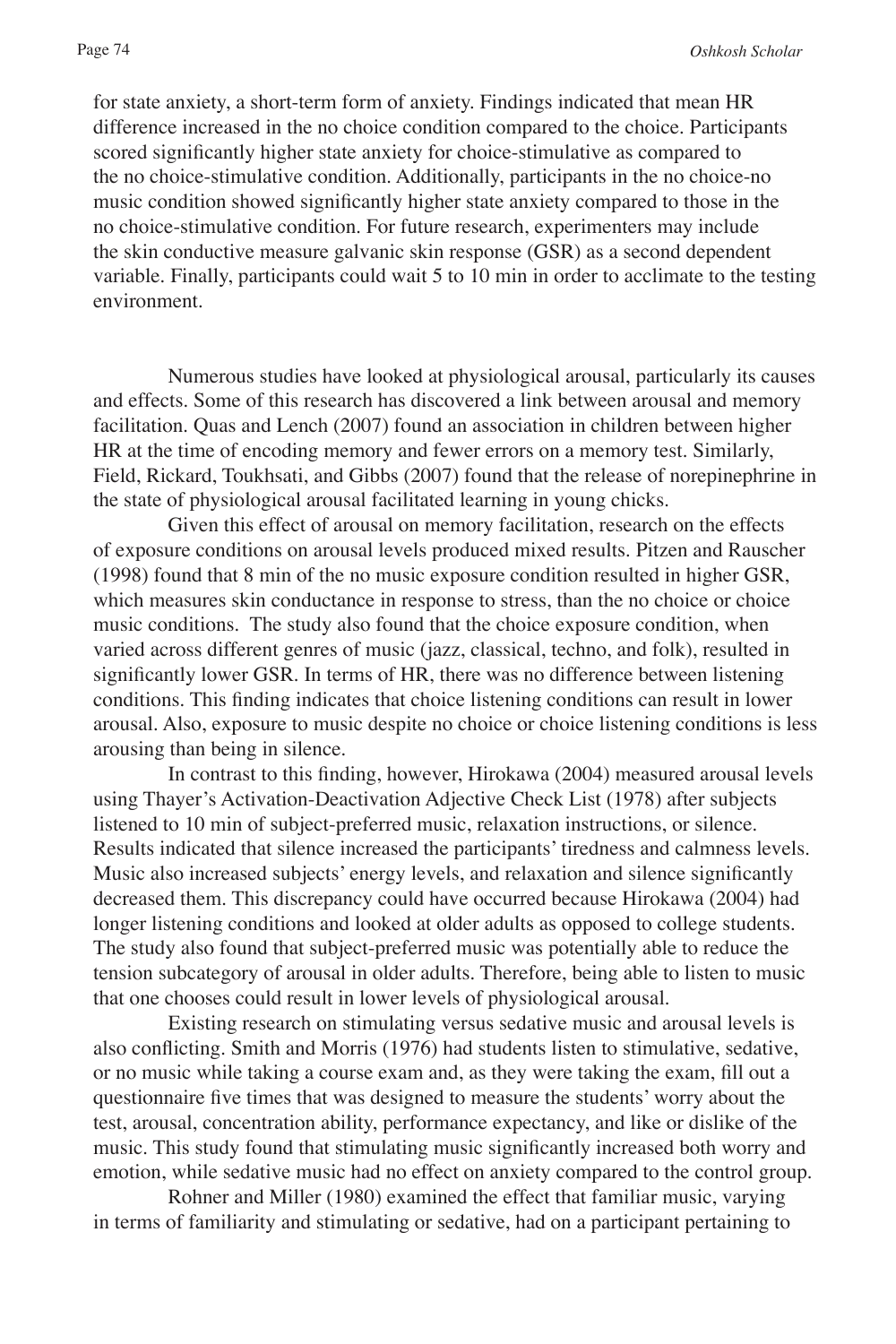state anxiety. State anxiety, a short-term form of anxiety, is a condition that a person experiences at a certain moment. This is opposed to trait anxiety, which is a more permanent personality feature. The study used five levels of music treatment: familiarstimulating, familiar-sedative, unfamiliar-stimulating, unfamiliar-sedative, and no music. Results for this study implied that music had no reducing effect on state anxiety. Smith and Morris (1976) may have found differences in arousal caused by sedative and stimulative music because they had their participants take a course examination during the listening conditions, a factor that may have resulted in their having higher anxiety than the participants who were not taking an exam in the study by Rohner and Miller (1980).

In our study, we used HR and state anxiety as dependent measures. Various studies have tried to find the relationship between psychological self-report measures, such as state anxiety, and physiological measures of anxiety, such as HR, with mixed results. For instance, De Jong, Moser, An, and Chung (2004) did not find any correlation between state anxiety and HR in acutely ill cardiac patients. However, Tenenbaum and Milgram (1978) found a correlation between state anxiety and HR in Israeli student athletes. Similarly, Kantor, Endler, Heslegrave, and Kocovski (2001) found that a self-report measure of state anxiety significantly related to HR during a stressful situation.

 In this study, we examined the effects that listening to stimulative, sedative, or no music in choice or no choice exposure conditions have on physiological arousal. Previous studies, including Pitzen and Rauscher's (1998), looked at effects on arousal with more than one genre of music and more than one musical selection for each genre. We examined only the classical music genre and offered participants one musical selection for each music condition (sedative, stimulative, or no music). Because of the link between arousal and memory, the study could have implications for learning, such as which music to listen to while studying or whether having the option of choosing to hear certain music will assist the learning process. We considered the following hypotheses:

#### *Heart Rate*

Hypothesis 1: Hirokawa (2004) found implications for reducing the tension subcategory of arousal with subject-preferred music. Therefore, we hypothesized that participants in the no choice condition would have a higher mean difference between HR before and after the exposure condition than those in the choice condition.

Hypothesis 2: Because Pitzen and Rauscher (1998) found no difference in mean HR between music conditions, there would be no mean HR difference between music conditions (sedative and no music, stimulative and no music, and stimulative and sedative).

Hypothesis 3: Hirokawa (2004) found that silent listening conditions increased relaxation, so participants who chose no music would have the lowest mean HR difference compared to all other conditions.

#### *State Anxiety Inventory (STAI)*

Hypothesis 4: We predicted that participants in the no choice condition would have higher HR. Previous studies (Kantor et al., 2001; Tenenbaum & Milgram, 1978)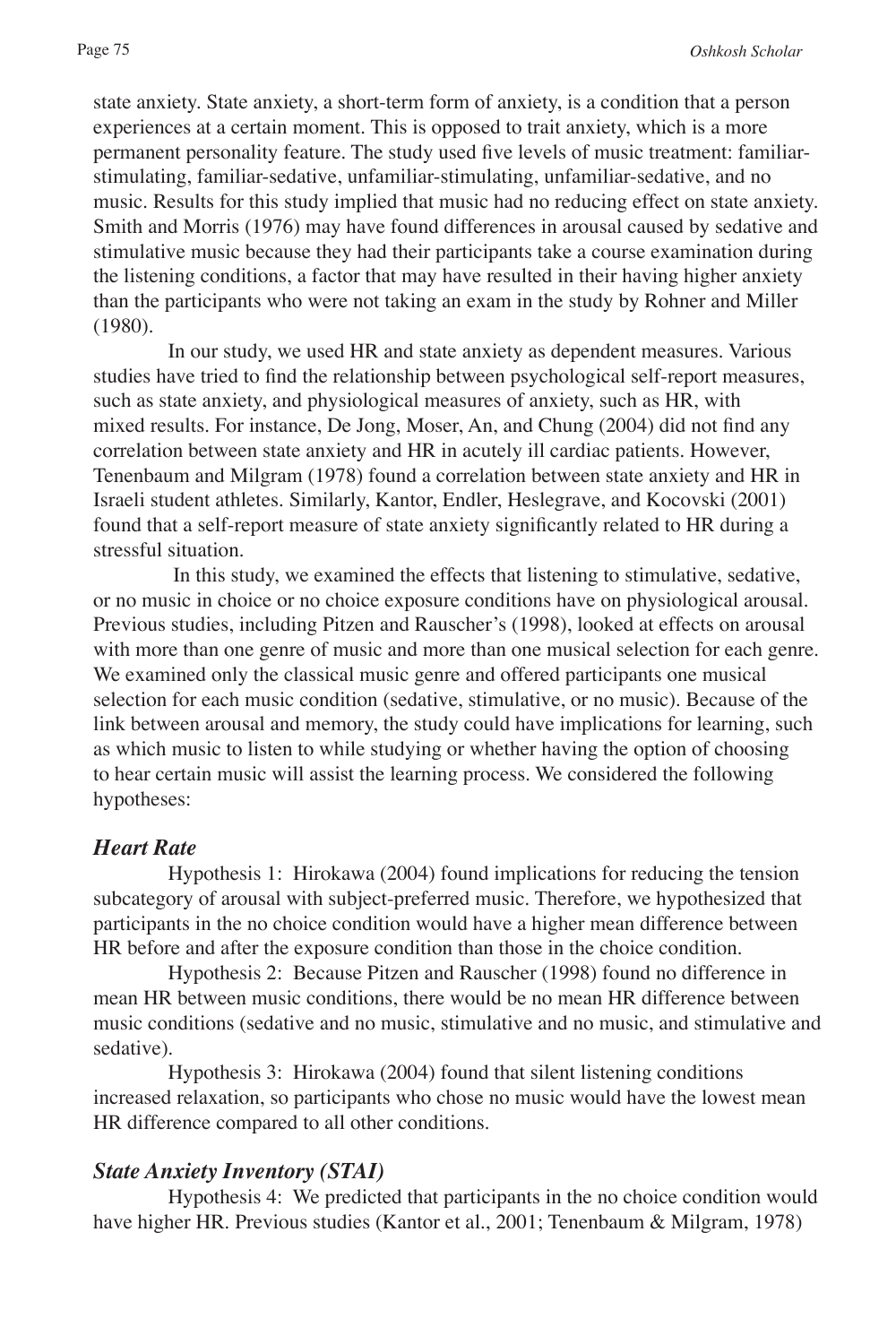linked high HR to high state anxiety, so participants in the no choice condition would have higher state anxiety scores than those in the choice condition.

Hypothesis 5: Smith and Morris (1976) found that stimulative music increased worry and anxiety. Therefore, participants in the stimulative music condition would have higher state anxiety scores than those in the sedative and no music conditions, respectively.

Hypothesis 6: With the above reasoning, participants in the no choicestimulative condition would have the highest state anxiety scores overall.

# *Method*

#### **Participants**

 Sixty UW Oshkosh undergraduate students (ages 18 to 30) of mixed race, ethnicity, and gender participated in this experiment. The participants were either fulfilling a course requirement or earning extra credit. We recruited them from Sona Systems<sup>TM</sup>, an online participant pool Web site used through the UW Oshkosh psychology department. Participants were treated in accordance with the "Ethical Principles of Psychologists and Code of Conduct" (American Psychological Association, 1992).

#### **Apparatus/Materials**

The apparatus/materials used in this study consisted of a stimulating classical music selection (choice A), a sedative classical musical selection (choice B), a compact disc Sony® ESP-MAX CD Walkman® CD-R/RW with a model number of D-E356CK, Sony<sup>®</sup> headphones with model number MDR-G52, a watertight model 266 Sportline<sup>®</sup> stopwatch, the STAI (Spielberger and Reheiser 2004), and a demographic and music preference survey that we created. For the stimulative music selection (choice A), we used "Allegro con fuoco" by Piotr Tchaikovsky from the Manfred Symphony Op. 58, taken from the study by Pitzen and Rauscher (1998). For the sedative classical music selection (choice B), we used "The Swan of Tuonela" by Jean Sibelius, which was from the study by Rohner and Miller (1980).

We did not place headphones on the participants in the control group who were not exposed to music. We took the HR (pulse) of the participants for 1 min for three different times throughout the experiment using our hands because we were unable to find HR measuring devices such as finger HR monitors. Using the stopwatch, we took the participants' HR for 1 min at three different times during the experiment.

The STAI consisted of 40 questions that determined how the participants felt at the time. On the STAI, participants agreed or disagreed with statements such as "I feel calm" and "I lack self-confidence." The experimenters also devised a demographic and music preference survey that consisted of 32 questions to help determine participants' personal experience with and preference for music as well as familiarity with the piece they had heard if they were in either of the two music conditions. The demographic and music preference survey asked participants to agree or disagree with statements such as "I prefer to listen to classical music" and "I prefer to listen to music with lyrics."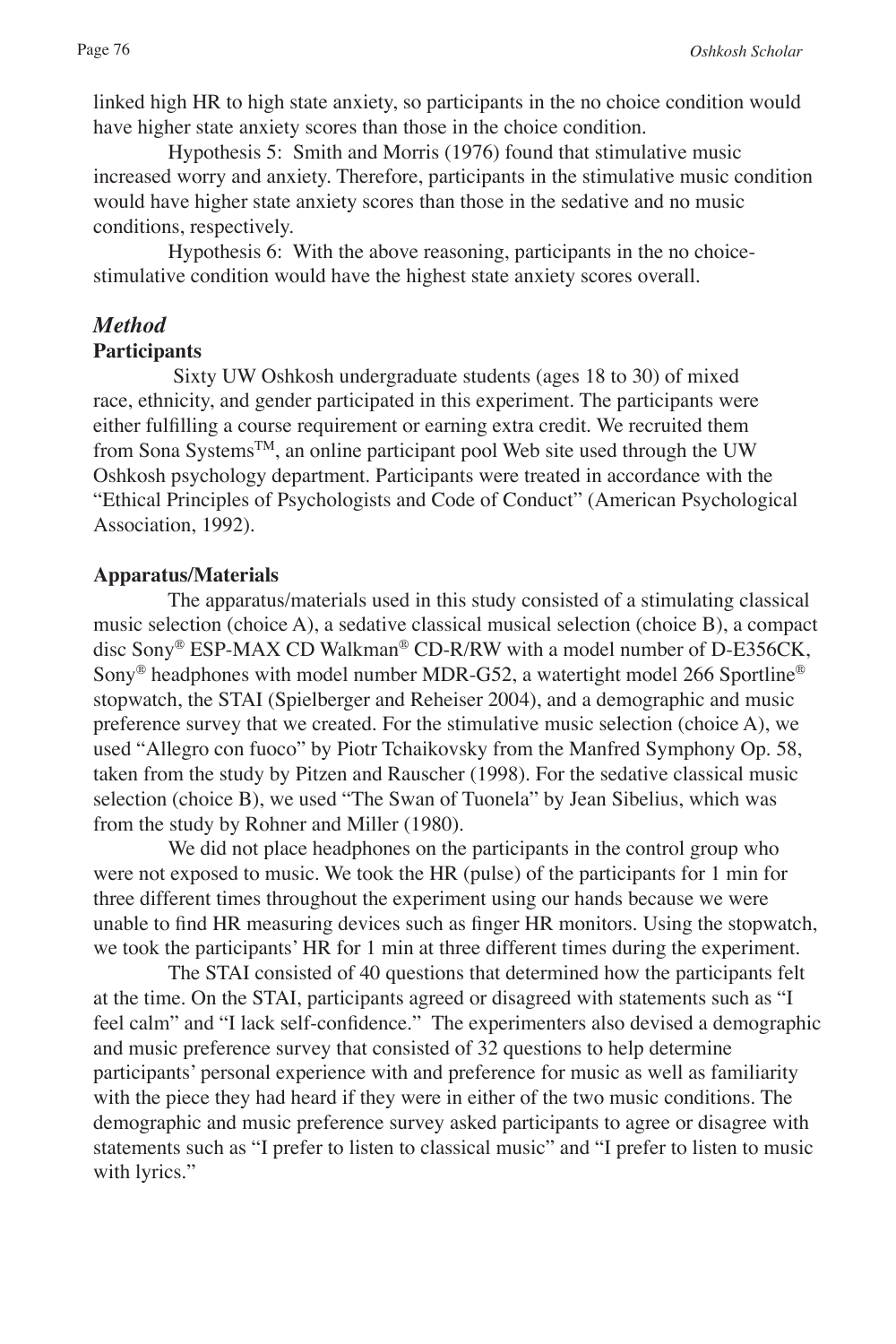#### *Procedure*

 After obtaining informed consent, we randomly assigned the participants to either a no choice or a choice condition. If the participants were randomly assigned to a no choice condition, we also randomly assigned the participants to listen to either choice A, choice B, or no musical selection. If the participants were randomly assigned to a choice condition, the participants were given the option to listen to choice A, choice B, or no musical selection.

Next, we issued the instructions for the participants to read before they participated in the study. The instructions were slightly different for participants depending on whether they were randomly assigned to the no choice or choice condition and whether they were in the control group. We told participants in the music conditions to sit and listen closely to the music, and participants in the no music condition to sit quietly for 4 min; except for a table and a chair, the testing room was empty so that they would not be distracted. We then took and recorded the participants' pulses using a stopwatch to time for 1 min.

The participants then listened to one of the two musical selections or no musical selection at all, which either the participant or we had chosen, for 4 min using a compact disc Walkman® and headphones. We took the participants' pulses for a second time using the first method. The experimenters next issued the participants the STAI. After they had filled out the STAI, we issued a demographic and music preference survey. In order to ensure that there were no lasting effects from the music or silence, we took the participants' pulses for a third time. Finally, we debriefed the participants by explaining the purpose of the study, the condition to which the participants were assigned, and the benefits of the research to psychological knowledge. If the participant had any questions, we answered them forthrightly.

#### *Results* **Heart Rate**

We calculated the mean differences between the HR baseline and after the exposure condition using a 2 X 3 design (Condition X Music) and two completely randomized factorial analyses of variance, one within-subjects and one betweensubjects. All statistics used an alpha level of .05 (alpha level is used to determine whether the *p* value found in the statistical tests is significant; the odds that the observed result was due to chance). Overall, participants in the no choice condition experienced an increase between the first HR taken and the second HR taken (after the exposure condition). The choice condition experienced an overall decrease in mean HR difference. Participants in the no choice condition  $(M = 1.9, SD = 4.5)$  showed a significantly higher variation in mean HR difference compared to those in the choice condition ( $M = -1.26$ ,  $SD = 4.5$ ),  $F(1, 58) = 6.31$ ,  $p < .05$  (see Figure 1). The no music condition showed the highest increase in mean HR difference; sedative music was neutral, and stimulative music showed a decrease in regard to mean HR difference.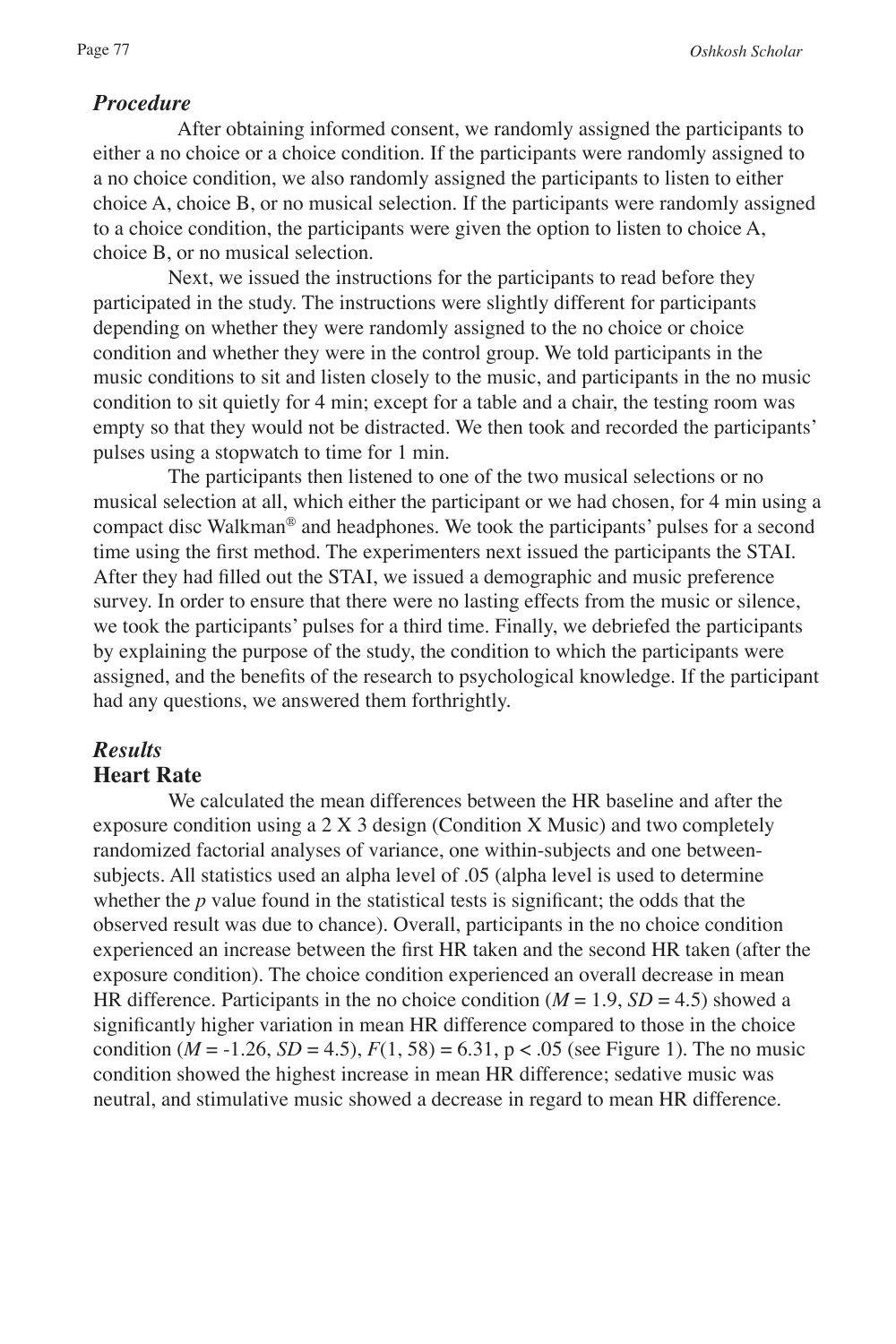

### **Figure 1** *Main Effect of Exposure Condition for Mean Difference of HR*

Note. Participants in the no choice condition ( $M = 1.9$ ,  $SD = 4.5$ ) showed a significantly higher difference in HR (baseline to music), compared to choice condition  $(M = -1.26, SD = 4.5)$ ,  $F(1, 58) = 6.31$ ,  $p < .05$ . Lines on bars indicate SD\* of  $\pm 1$  SE\*\*.

\*Standard Deviation (SD) basically tells how far or close the scores are from the mean of a set of data.

\*\*Standard Error (SE) measures the standard amount of difference between the sample mean and the population mean that one can expect by chance.

As seen in Figure 2, there was an overall main effect for music condition  $(M = .31, SE = 6.1), F(2, 58) = 4.33, p < .05$ . A Scheffé comparison showed that stimulative music ( $M = -1.47$ ,  $SE = 1$ ) had a statistically significant lower mean HR difference compared to no music  $(M = 3, SE = .84), F(2, 58) = 4.34, p < .05$ . We found no significant disparity between stimulative and sedative music, or sedative and no music, or in mean HR differences between music and survey readings, or base and survey readings. We also did not find any interactions between condition and music in regard to the difference in HR.

## **Figure 2** *Main Effect for Music Condition*



Note. Main effect for music condition  $(M = .31, SE = .61)$ ,  $F(2, 58) = 4.33$ ,  $p < .05$ . Scheffé comparison showed stimulative music  $(M = .1.47, SE = I)$ had statistically significant lower HR differences than no music ( $M = 3$ ,  $SE = .84$ ),  $F(2, 58) = 4.34$ ,  $p < .05$ . Lines on bars indicate SE of  $\pm 1$  SE.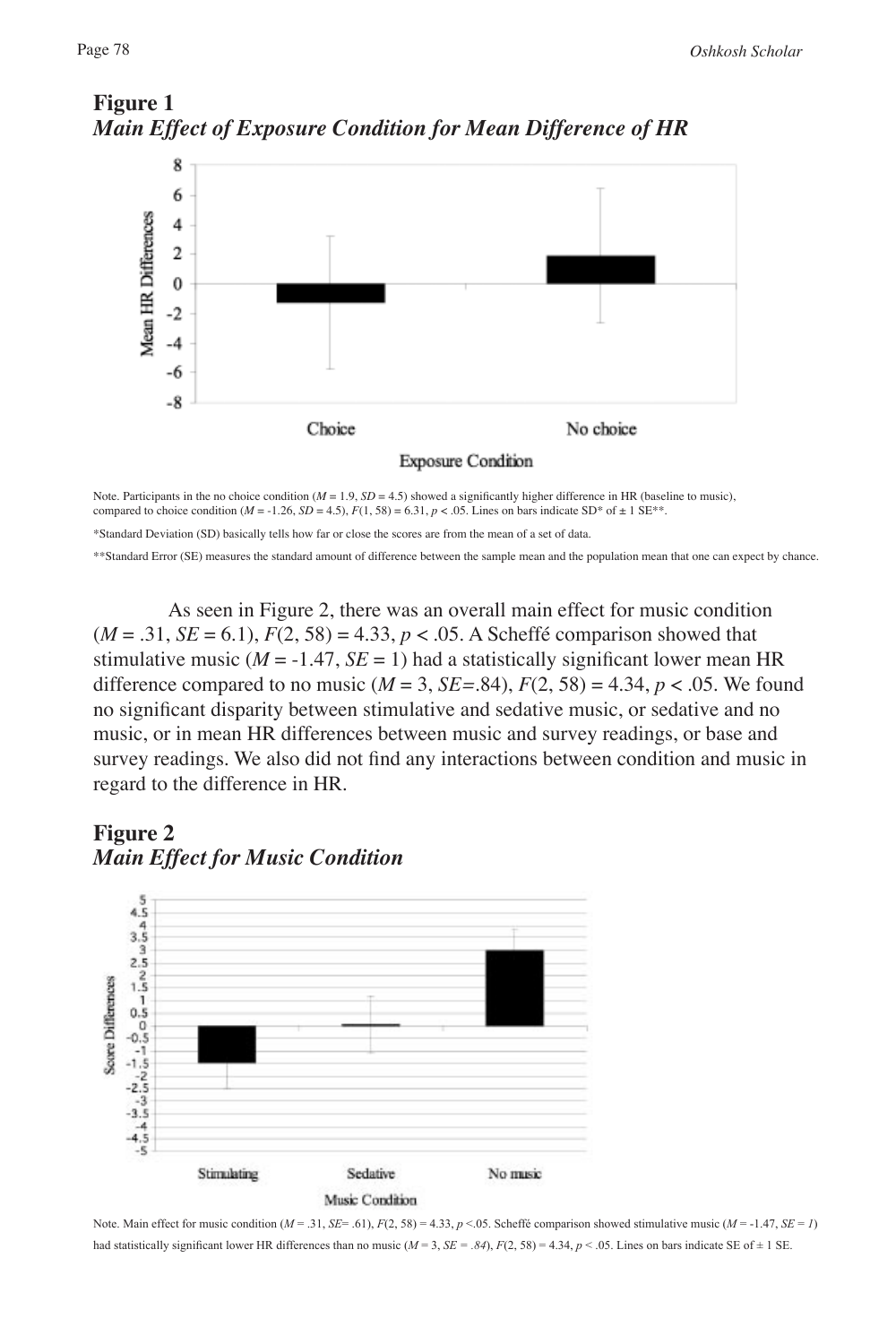#### **State Anxiety**

Using a 2 X 3 design (Condition X Music), we analyzed the mean scores for the state anxiety survey using a between-subjects completely randomized factorial analysis of variance. Participants in the no choice-no music condition demonstrated higher levels of state anxiety. Those in the no choice-stimulative condition had the lowest state anxiety scores. State anxiety scores increased in sedative music and were highest in the no music level for the no choice condition.

Choice-condition participants showed a small decrease in state anxiety over stimulative, sedative, and no music levels, with no music being lowest in choice condition. There were no main effects found for exposure condition or music condition. Overall, participants in the no choice condition had lower state anxiety than those in the choice condition, but these differences were not significant. Participants in the stimulative music condition scored lower for state anxiety as opposed to sedative and no music, respectively. However, a significant interaction was found between condition and music type  $F(2, 54) = 4.36$ ,  $p < .05$  (see Figure 3). The Scheffé comparisons showed that the choice-stimulative condition  $(M = 45.75, SE = 1.27)$  was significantly higher than no choice-stimulative ( $M = 40.2$ ,  $SE = 1.39$ ). The no choice-stimulative condition ( $M = 40.2$ ,  $SE = 1.39$ ) was significantly lower than the no choice-no music condition ( $M = 46.7$ ,  $SE = 1.39$ ),  $F(2, 54) = 4.36$ ,  $p < 0.05$ .

# **Figure 3** *Interaction of Condition and Level for State Anxiety Score*



Note. Lines on bars indicate *SD* of  $\pm$  1 *SD*.

#### *Discussion*

Our results did not support the Pitzen and Rauscher (1998) study because we found significance for mean HR difference between music levels in the no choice and choice groups, whereas the Pitzen and Rauscher study did not find significant variation in HR between music levels. The data obtained in the current study also did not support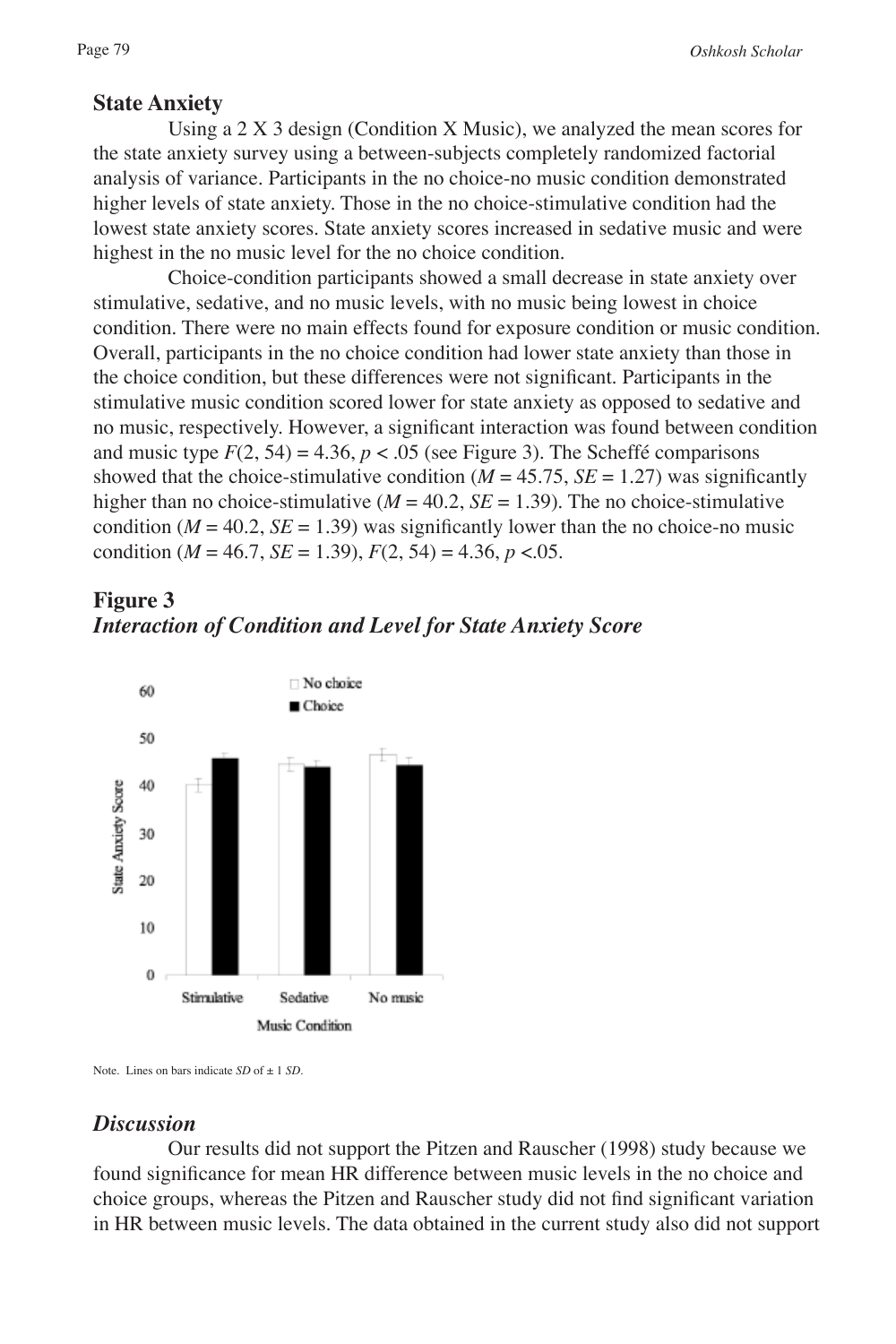the Hirokawa (2004) study, which found that subject-preferred music has the potential to increase older adults' arousal; in the current study, participants who chose their music condition had higher state anxiety scores and a decrease in mean HR difference than those in the no choice condition. The current study, however, used young adults, which may account for the differences found.

In effect, we found it interesting that participants in the stimulative music condition had high state anxiety scores but a decrease in mean HR difference. This difference is not entirely surprising because of the varied research on the relationship between physiological and psychological measures, even though some studies have linked the two. The difference between HR and state anxiety scores in the current study could be due to the STAI being a self-reported measure; participants may not have been truthful while filling out the questionnaire or perhaps did not take the time to reflect on and answer the questions accurately.

During testing, we discovered several problems with the current study. The first pertained to taking the participants' HR. The experimenters took participants' HR for 1 min three times throughout the experiment, but there were other methods available, such as taking HR for 15 s and multiplying it by 4, or taking HR for 30 s and multiplying it by two. Since there was no conclusive information about which method was most accurate, experimenters had to choose one method over the others, and this could have altered results because participants' HR could have been lower or higher when taken with one method than with another.

Also, when many participants arrived for the study they were out of breath; some were freshmen who had gotten lost trying to find the experimenting room or were running late. Either way, for these participants, the first HR measurement would have been higher than average and established an unreliable baseline. Conversely, other participants arrived early and had time to sit and relax before having their baseline HR taken.

Because of these problems associated with taking HR, many of the previous studies employed other dependent variables to measure arousal levels, such as GSR. We considered using GSR to measure arousal level in addition to HR but, due to time limits, decided against it. GSR might have been a more accurate measure of participant arousal levels, and thus had it been used the data might have turned out differently. Researchers who wish to examine the relevance of no choice and choice exposure conditions and music conditions on physiological arousal levels should consider using medical equipment to take HR and employ GSR as a dependent variable.

Additionally, participants in the no music condition were possibly more likely to think about other topics during the 4 min of silence; anxiety caused by these thoughts would not have been due to the independent variables of the listening or the exposure condition and therefore would result in an internal validity problem. This discrepancy might account for the higher state anxiety scores in the choice-no music condition than in the no choice-stimulative condition.

The results of the study achieved our purpose, which was to demonstrate that a no choice music condition would cause higher levels of physiological arousal than a chosen music condition. Also, because physiological arousal is a process involved in learning, the current study's findings had a bearing on practical applications for study habits. Results showed that participants in the no music condition had the highest